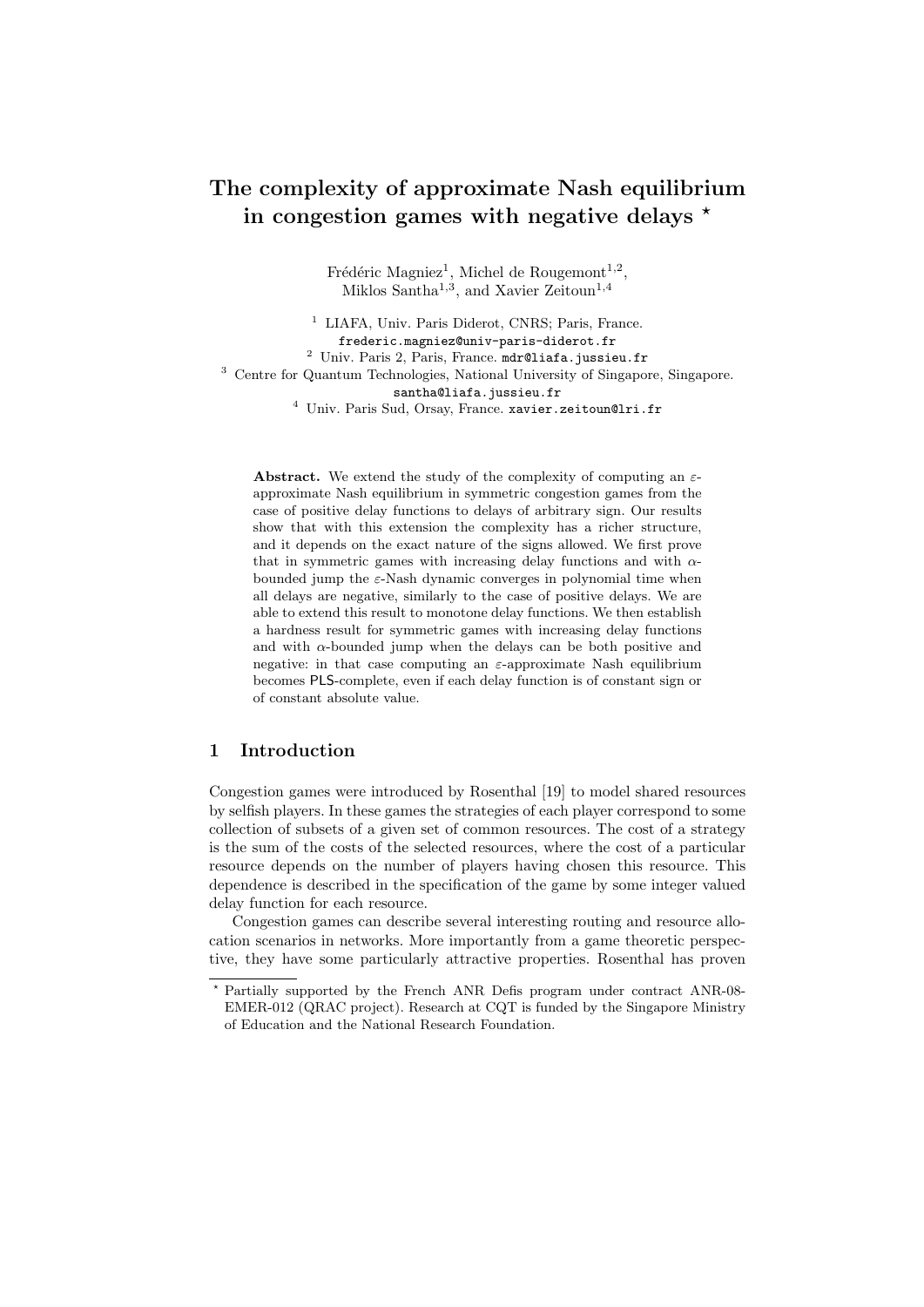that they belong to the class of potential games where, for each player, an improvement (decrease) in his cost is reflected by an improvement in a global function, the potential function. This implies, in particular, that congestion games always have a pure Nash equilibrium. More precisely, a Nash equilibrium can be reached by the so called Nash dynamics, in which an unsatisfied player switches his strategy to a better one, which decreases his cost function. Since the same improvement is mirrored in the potential function, which can not be decreased infinitely, this process indeed has to converge to an equilibrium in a finite number of steps. In an exact potential game the changes in the individual cost functions and the potential function are not only identical in sign, but also in the exact value. Monderer and Shapley [17] have proved that congestion games and exact potential games are equivalent.

The existence of a potential function for congestion games allows us to cast searching for a Nash equilibrium as a local search problem. The states, that is the strategy profiles of the players, are the feasible solutions, and the neighborhood of a state consists of all authorized changes in the strategy of a single player. Then local optima correspond to states where no player can improve individually his cost, that is exactly to Nash equilibria. The potential of a state can be evaluated in polynomial time, and similarly a neighboring state of lower potential can be exhibited, provided that there exists one. This means that the problem of computing a Nash equilibrium in a congestion game belongs to the complexity class PLS, Polynomial Local Search, defined in [13, 18]. The class PLS is a subclass of TFNP [16], the family of NP search problems for which a solution is guaranteed to exist. While PLS is not harder than NP ∩ coNP, it is widely believed to be computationally intractable. Fabrikant et al. [10] have shown that computing a Nash equilibrium in congestion games is PLS-complete. In addition, they have explicitly constructed games in which the Nash dynamics takes exponential time to converge. It is worth to note that it is also highly unlikely that computing a mixed Nash equilibrium in general games is feasible in polynomial time, even when the number of players is restricted to two [9, 4].

It is therefore natural to look for relaxed versions, and in particular approximations, of Nash equilibria which might be computed in polynomial time. Approximate Nash equilibria of various games have been defined and studied both in the additive [14, 15, 5, 7, 8, 11, 21] and in the multiplicative models of approximation [6, 2]. Here we consider multiplicative  $\varepsilon$ -approximate Nash equilibria, for  $0 < \varepsilon < 1$ , that is states where no single player can improve his cost by more than a factor of  $\varepsilon$  by unilaterally changing his strategy. In this context, the analogous concept of the Nash dynamics is the  $\varepsilon$ -Nash dynamics, where only  $\varepsilon$ -moves are permitted, which improve the respective player's cost at least by a factor of  $\varepsilon$ . Rosenthal's potential function arguments imply again that the  $\varepsilon$ -Nash dynamics converges to an  $\varepsilon$ -approximate Nash equilibrium.

In a very interesting positive result, Chien and Sinclair [6] proved that in congestion games with four specific constraints the  $\varepsilon$ -Nash dynamics indeed does converge fast, in polynomial time. The four constraints require the game to be increasing, positive, symmetric, and with  $\alpha$ -bounded jump. The first three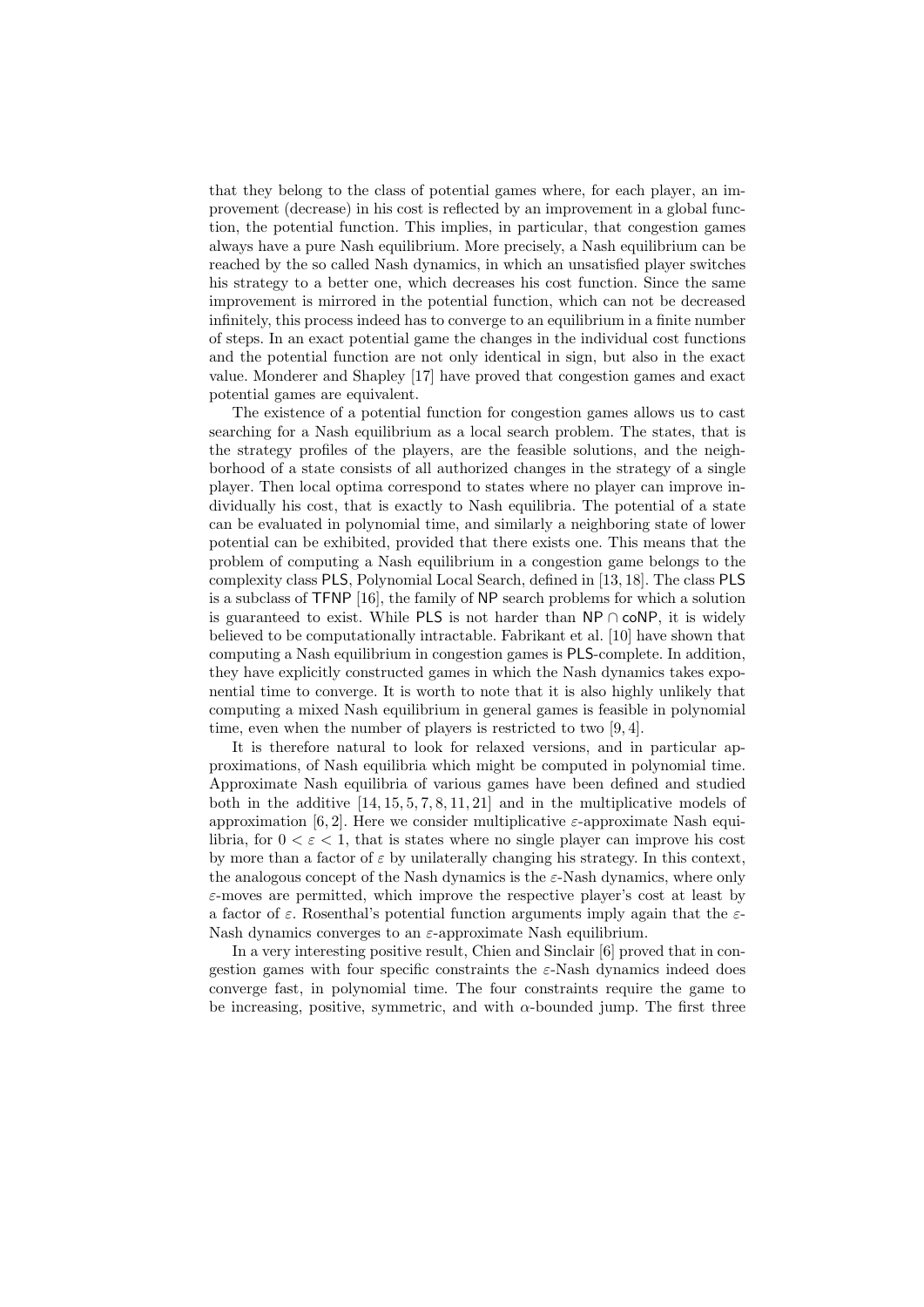constraints are rather standard. A congestion game is increasing (respectively positive) if of all delay functions are non-decreasing (respectively non-negative). It is symmetric if all players have the same strategies. The last constraint puts a limit on the speed of growth of the delay functions. They define an increasing and positive congestion game to be with  $\alpha$ -bounded jump, for some  $\alpha \geq 1$ , if the delay functions can not grow more than a factor  $\alpha$  when their argument is increased by one. Their result states that in increasing, positive and symmetric congestion games with  $\alpha$ -bounded jump, the  $\varepsilon$ -Nash dynamics converges in polynomial time in the input length,  $\alpha$  and  $1/\varepsilon$ .

Could it be that the  $\varepsilon$ -Nash dynamic converges fast in every congestion game? Skopalik and Vöcking have found a very strong evidence for the contrary. In a negative result [20], they proved that for every polynomial time computable  $0 < \varepsilon < 1$ , computing an  $\varepsilon$ -approximate Nash equilibrium is PLS-complete, that is as hard as computing a Nash equilibrium. In fact, they result is even stronger, it shows the PLS-completeness of the problem for increasing positive games.

In this paper we extend these studies to the case when the delays can be also negative, that is some resources might have the special status of improving the cost of the players when they are chosen. We consider negative games where the delay functions may be either increasing or decreasing. We first prove that in negative symmetric games with  $\alpha$ -bounded jump, when all delay functions are increasing, the  $\varepsilon$ -Nash dynamics converges in polynomial time, just as in the case of positive increasing games. We then extend this result to games where all delay functions are monotone, that is either increasing or decreasing. We then prove a hardness result: computing an  $\varepsilon$ -approximate Nash equilibrium in symmetric and increasing games with  $\alpha$ -bounded jump becomes PLS-complete when delay functions of arbitrary sign are allowed. In fact, our result is somewhat stronger: the PLS-completeness holds even when all delay functions are of constant sign or when all the delays are of constant absolute value.

## 2 Preliminaries and results

We recall the notions of congestion games, local search problems and approximate Nash equilibrium. We also give motivations and applications of this work.

Congestion games. For a natural number n, we denote by [n] the set  $\{1, \ldots, n\}$ . For an integer  $n \geq 2$ , an *n-player game in normal form* is specified by a set of (pure) strategies  $S_i$ , and a cost function  $c_i : S \to \mathbb{Z}$ , for each player  $i \in [n]$ , where  $S = S_1 \times \cdots \times S_n$  is the set of *states*. For  $s \in S$ , the value  $c_i(s)$  is the cost of player *i* for state *s*. A game is *symmetric* if  $S_1 = \ldots = S_n$ .

For a state  $s = (s_1, \ldots, s_n) \in S$ , and for a pure strategy  $t \in S_i$ , we let  $(s_{-i}, t)$ to be the state  $(s_1, \ldots, s_{i-1}, t, s_{i+1}, \ldots, s_n) \in S$ . A pure Nash equilibrium is a state s such that for all i, and for all pure strategies  $t \in S_i$ , we have  $c_i(s) \leq$  $c_i(s_{-i}, t)$ . In general games do not necessarily have a pure Nash-equilibrium.

A specific class of games which always have a pure Nash equilibrium are congestion games, where the cost functions are determined by the shared use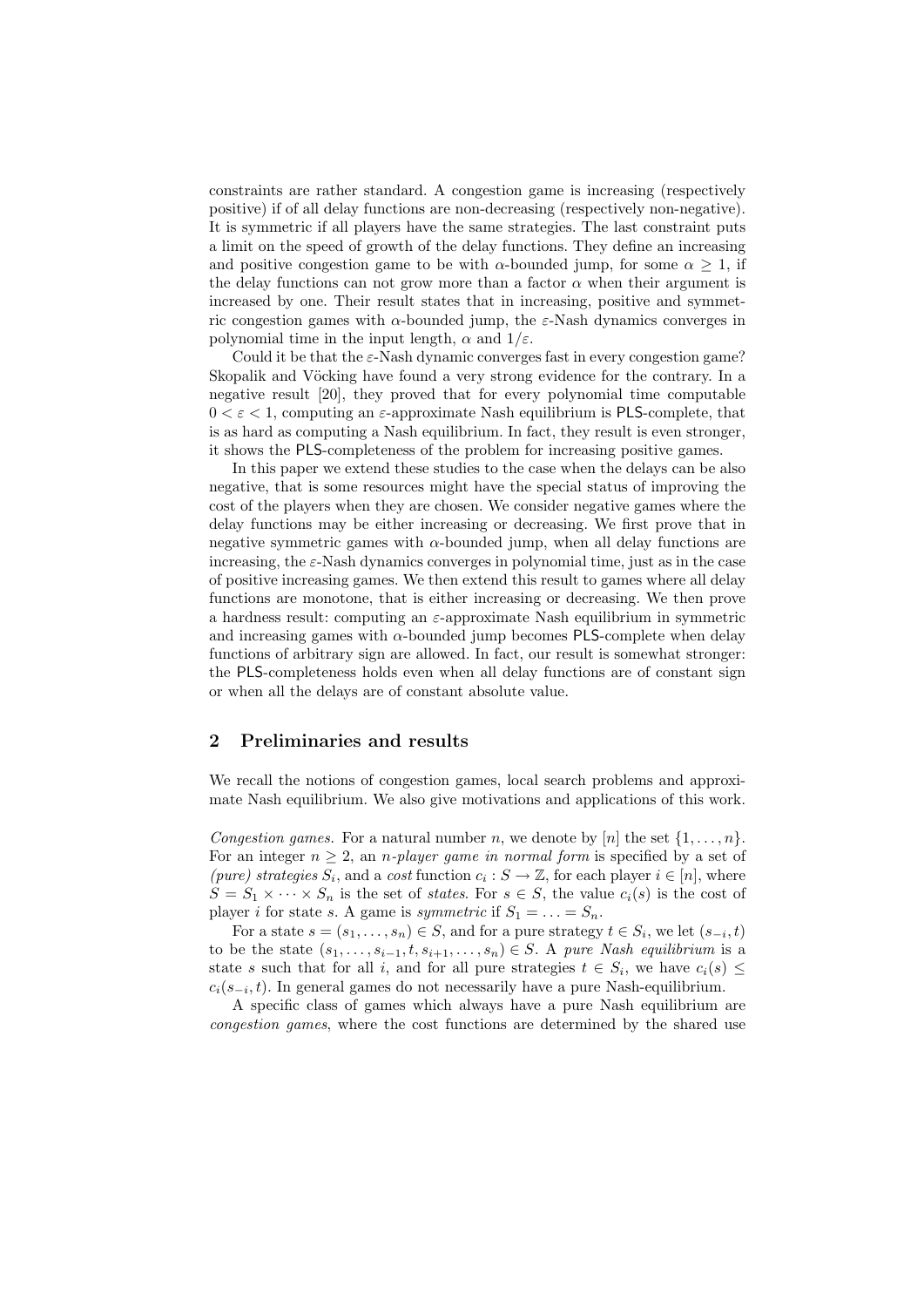of resources. More precisely, an *n*-player congestion game is a 4-tuple  $G =$  $(n, E, (d_e)_{e \in E}, (S_i)_{i \in [n]})$ , where E is a finite set of *edges* (the common resources),  $d_e: [n] \to \mathbb{Z}$  is a *delay function*, for every  $e \in E$ , and  $S_i \subseteq 2^E$  is the set of pure strategies of player *i*, for  $i \in [n]$ . Given a state  $s = (s_1, \ldots, s_i, \ldots, s_n)$ , let the congestion of e in s be  $f_e(s) = |\{i \in [n] : e \in s_i\}|$ . The cost function of user i is defined then as  $c_i(s) = \sum_{e \in s_i} d_e(f_e(s))$ . Intuitively, each player uses some set of resources, and the cost of each resource  $e$  depends on the number of players using it, as described by the delay function. To simplify the notation, we will specify a symmetric congestion game by a 4-tuple  $G = (n, E, (d_e)_{e \in E}, Z)$ , where by definition the set of pure strategies of every player is  $Z \subseteq 2^E$ . We will refer to Z as the set of available strategies.

A delay function  $d_e$  is increasing if  $d_e(t) \leq d_e(t+1)$ , for all  $t \in [n-1]$ , and it is decreasing if  $-d_e$  is increasing. We say that  $d_e$  is monotone if it is increasing or decreasing. A congestion game is increasing (respectively decreasing, monotone) if all delay functions are increasing (respectively decreasing, monotone).

That congestion games have indeed a Nash equilibrium can be easily shown by a potential function argument, due to Rosenthal [19], as follows. Let us define the potential function  $\phi$  on the set of states as  $\phi(s) = \sum_{e \in E} \sum_{t=1}^{f_e(s)} d_e(t)$ . If  $s = (s_1, \ldots, s_i, \ldots, s_n)$  and  $s' = (s_{-i}, s'_i)$  are two states differing only for player i then  $\phi(s) - \phi(s') = c_i(s) - c_i(s')$  since both of these quantities are in fact equal to  $\sum_{e \in s_i \setminus s'_i} d_e(f_e(s)) - \sum_{e \in s'_i \setminus s_i} d_e(f_e(s'))$ . Therefore, in any state which is not a pure Nash equilibrium, there is always a player that can change unilaterally his strategy so that the induced new state has a smaller potential. In fact the decrease in the cost function and in the potential are identical. This means that a finite sequence of such individual changes, the so-called Nash dynamics, necessarily results in a pure Nash equilibrium since the integer valued potential function can not decrease forever. Therefore congestion games can be casted as local search problems, and the computing of a Nash equilibrium can be interpreted as the search of a local optimum.

Local search problems. A local search problem is defined by a 4-tuple  $\Pi$  =  $(\mathcal{I}, F, (v_I)_{I \in \mathcal{I}}, (N_I)_{I \in \mathcal{I}})$ , where  $\mathcal{I}$  the set of instances, F maps every instance  $I \in$ If to a finite set of feasible solutions  $F(I)$ , the objective function  $v_I : F(I) \to \mathbb{Z}$ gives the value  $v_I(S)$  of a feasible solution, and  $N_I(S) \subseteq F(I)$  is the neighborhood of  $S \in F(I)$ . Given an instance I, the goal is to find a feasible solution  $S \in F(I)$  such that is also local minimum, that is for all  $S' \in N_I(S)$ , it satisfies  $v_I(S) \le v_I(S')$ . A local search problem is in the class PLS [13, 18] if there exist polynomial algorithms in the instance length to compute: an initial solution  $S_0$ ; the membership in  $F(I)$ ; the objective value  $v_I(S)$ ; and a feasible solution  $S' \in N_I(S)$  such that  $v_I(S') < v_I(S)$  whenever S is not a local minimum. Computing a Nash equilibrium of congestion games is then indeed in PLS: Given an instance G, the feasible solutions  $F(G)$  are the states S, the value  $v_G(s)$  of a state s is its potential  $\phi(s)$ , and the neighborhood  $N_G(s)$  consists of those states which differ in one coordinate from  $s$ .

The notion of PLS-reducibility was introduced in [13]. A problem  $\Pi$  =  $(\mathcal{I}, F, (v_I)_{I \in \mathcal{I}}, (N_I)_{I \in \mathcal{I}})$  is PLS-reducible to  $\Pi' = (\mathcal{I}', F', (v_I')_{I \in \mathcal{I}'}, (N_I')_{I \in \mathcal{I}'})$  if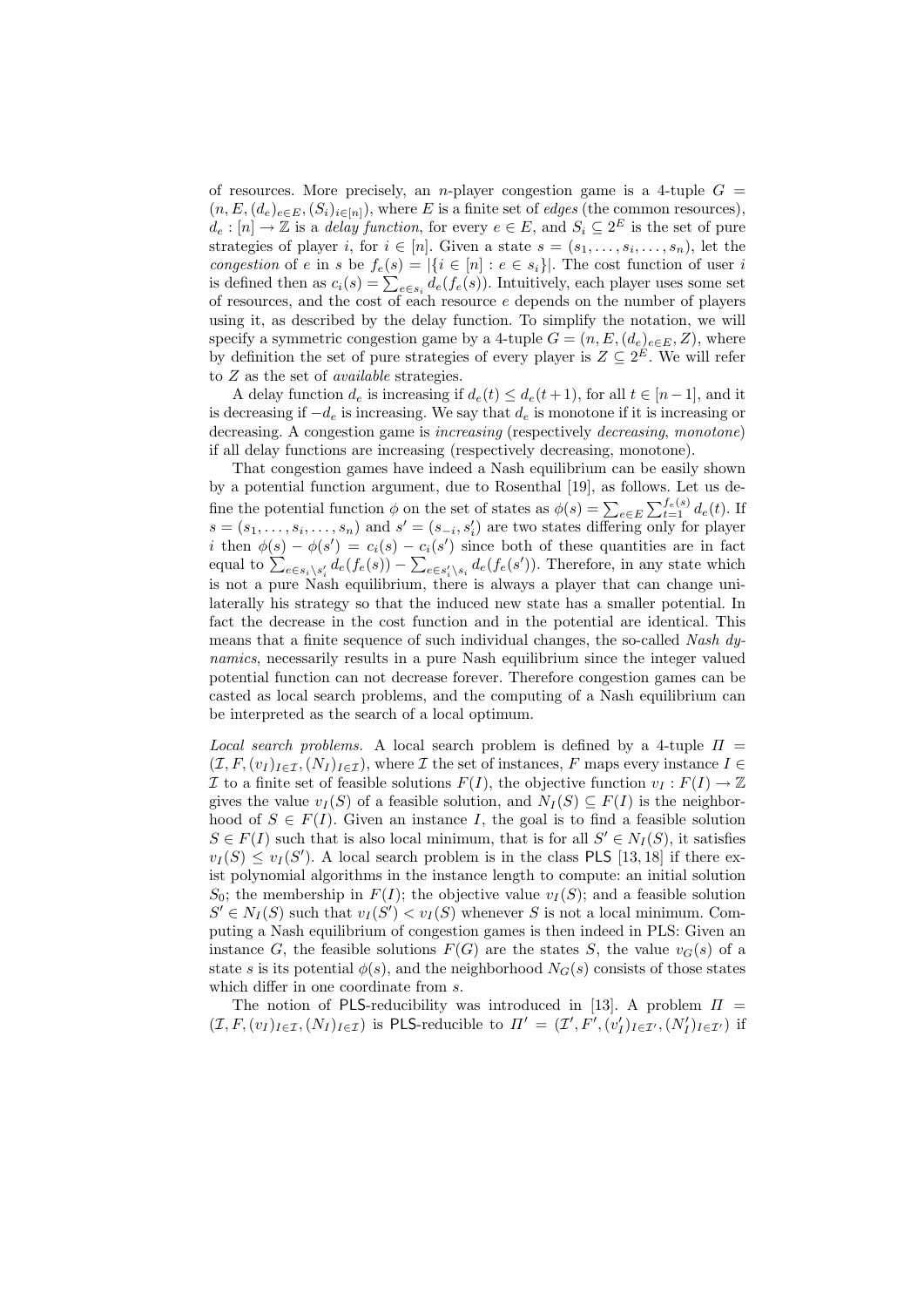there exist polynomial time computable functions  $f : \mathcal{I} \to \mathcal{I}'$  and  $g_I : F(f(I)) \to$  $F(I)$ , for  $I \in \mathcal{I}$ , such that if S' is a local optimum of  $f(I)$  then  $g_I(S')$  is local optimum of I. Complete problems in PLS are not believed to be solvable by efficient procedures. Therefore, it is highly unlikely that there exists at all a polynomial time algorithm for computing a pure equilibrium in congestion games. Indeed, Fabrikant, Papadimitriou and Talwar [10] have shown that this problem is PLScomplete, even for symmetric games.

Approximate Nash equilibrium. Several relaxations of the notion of equilibrium have been considered in the form of approximations. Let  $0 < \varepsilon < 1$ . In our context  $\varepsilon$  will be a constant or some polynomial time computable function in the input length. A  $\varepsilon$ -approximate Nash equilibrium is a state s such that for all  $i \in [n]$ , and for all strategies  $t \in S_i$ , we have

 $c_i(s) - c_i(s_{-i}, t) \leq \varepsilon |c_i(s)|.$ 

Otherwise, we say that that  $(s_{-i}, t)$  is an  $\varepsilon$ -move for player i if  $c_i(s) - c_i(s_{-i}, t) > \varepsilon |c_i(s)|.$ 

Clearly s is an  $\varepsilon$ -approximate Nash equilibrium if no player has an  $\varepsilon$ -move.

The  $\varepsilon$ -Nash dynamics is defined as a sequence of  $\varepsilon$ -moves, where a player with the *largest absolute gain* makes the change in his strategy, when several players with  $\varepsilon$ -move are available. Analogously to the exact case, the  $\varepsilon$ -Nash dynamics converges to an  $\varepsilon$ -approximate Nash equilibrium. computing an  $\varepsilon$ -approximate Nash equilibrium is also a problem in PLS. When casting this as a local search, the only difference with the exact equilibrium case is that the neighborhoods are restricted to states which are reachable by an  $\varepsilon$ -move.

Related results. In [6] Chien and Sinclair have considered the rate of convergence of the  $\varepsilon$ -Nash dynamics in symmetric congestion games with three additional restrictions on the delay functions. We say that a delay function  $d_e$  is positive if the delays  $d_e(t)$  are non-negative integers for all  $1 \le t \le n$ . A congestion game is positive if all delay functions are positive. Let  $\alpha \geq 1$ . A positive and increasing delay function is with  $\alpha$ -bounded jump if the delays satisfy  $d_e(t+1) \leq \alpha d_e(t)$ , for all  $t \geq 1$ . We can think of  $\alpha$  as being a constant, or a polynomial time computable function in the input length of the game. Obviously, a positive delay function with  $\alpha$ -bounded jump can never take the value 0. A positive game is with  $\alpha$ -bounded jump if all delay functions are with  $\alpha$ -bounded jump. Chien and Sinclair have shown that in symmetric, positive, increasing games with bounded jump the  $\varepsilon$ -Nash dynamics converges in polynomial time.

**Theorem 1 (Chien and Sinclair [6]).** For every  $\alpha > 1$  and  $0 < \varepsilon < 1$ , in nplayer symmetric, positive and increasing congestion games with α-bounded jump the  $\varepsilon$ -Nash dynamics converges from any initial state in  $O(n\alpha\varepsilon^{-1} \log(nmD))$ steps, where  $m = |E|$ , and  $D = \max\{d_e(n) : e \in E\}$  is an upper bound on the delay functions.

The hope that the  $\varepsilon$ -Nash dynamics converges fast in generic congestion games was crushed by Skopalik and Vöcking [20], even for positive increasing games.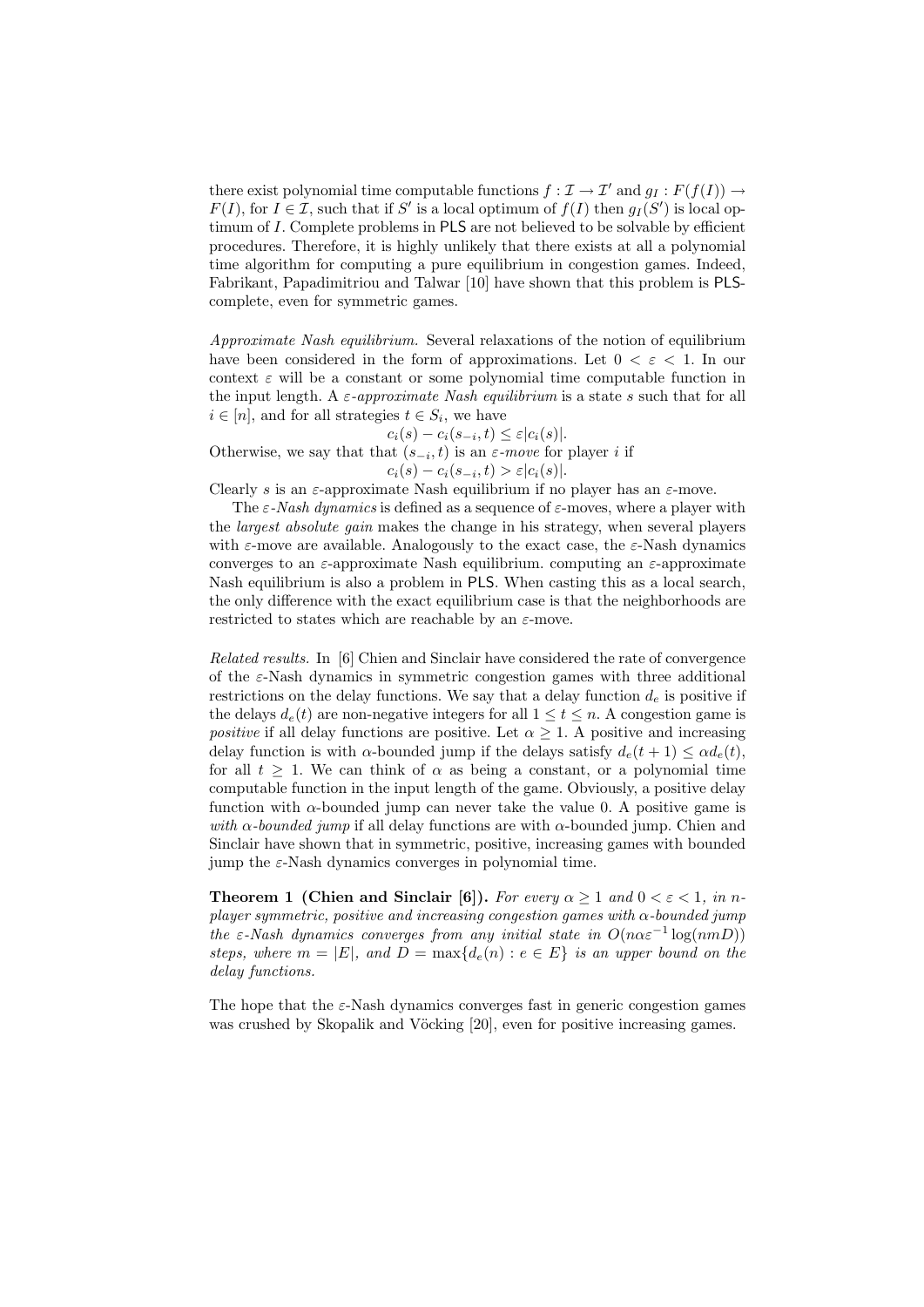**Theorem 2 (Skopalik and Vöcking [20]).** For every polynomial time computable  $0 < \varepsilon < 1$ , computing an  $\varepsilon$ -approximate Nash equilibrium in a positive and increasing congestion game is PLS-complete.

Motivations. In this paper we mainly study the complexity of computing an  $\varepsilon$ -approximate Nash equilibrium in congestion games where the delay functions can also have negative values. Negative delays are motivated by real scenarios worth of investigations. *Profit maximizing games* are defined exactly as congestion games, except that each player tries to maximize its cost. These games are easily seen to be equivalent to congestion games when the delay functions are multiplied by a -1 factor. *Market sharing games* [3, 12], also studied in the context of content distribution in service networks, are specific profit maximizing games, where the delay functions are positive and decreasing as the value of a resource is shared. They are equivalent to congestion games with negative and increasing delay functions. Market social games, introduced in section 3.2, generalize market sharing games where the value of some resources, such as Web pages, may increase with the number of players who selected them, whereas some other resources are shared as in market sharing games. They are equivalent to congestion games with negative increasing and decreasing delay functions, that is negative monotone delay functions.

# 3 Negative games

We start now the study of computing  $\varepsilon$ -approximate Nash equilibria in congestion games where the delay functions can take negative values. In this section we impose the restriction that the delay functions have only negative values. We further suppose that the games are symmetric, monotone and  $\alpha$ -bounded. We show in a result analogous to Theorem 1 that for any polynomial time computable  $\alpha$  and  $\varepsilon$ , the  $\varepsilon$ -Nash dynamics converges in polynomial time. We then point out that this result applies to symmetric market sharing and social games.

We say that a delay function  $d_e$  is negative if the delays  $d_e(t)$  are negative integers for all  $1 \leq t \leq n$ . A congestion game is *negative* if all delay functions are negative. Let  $\alpha \geq 1$ . A negative and increasing delay function is with  $\alpha$ bounded jump if the delays satisfy  $d_e(t+1) \leq d_e(t)/\alpha$ , for all  $t \geq 1$ . A negative and decreasing delay function  $d_e$  is with  $\alpha$ -bounded jump if  $-d_e$  is with  $\alpha$ bounded jump. A negative and monotone game is with  $\alpha$ -bounded jump if all delay functions are with  $\alpha$ -bounded jump.

We show our positive result first for increasing games, then we generalize it to monotone games.

#### 3.1 Increasing delay functions

**Theorem 3.** For every  $\alpha \geq 1$  and every  $\varepsilon > 0$ , in an n-player symmetric, negative, increasing congestion game with  $\alpha$ -bounded jump the  $\varepsilon$ -Nash dynamics converges from any initial state in  $O((\alpha n^2 + nm)\varepsilon^{-1} \log(nm))$  steps where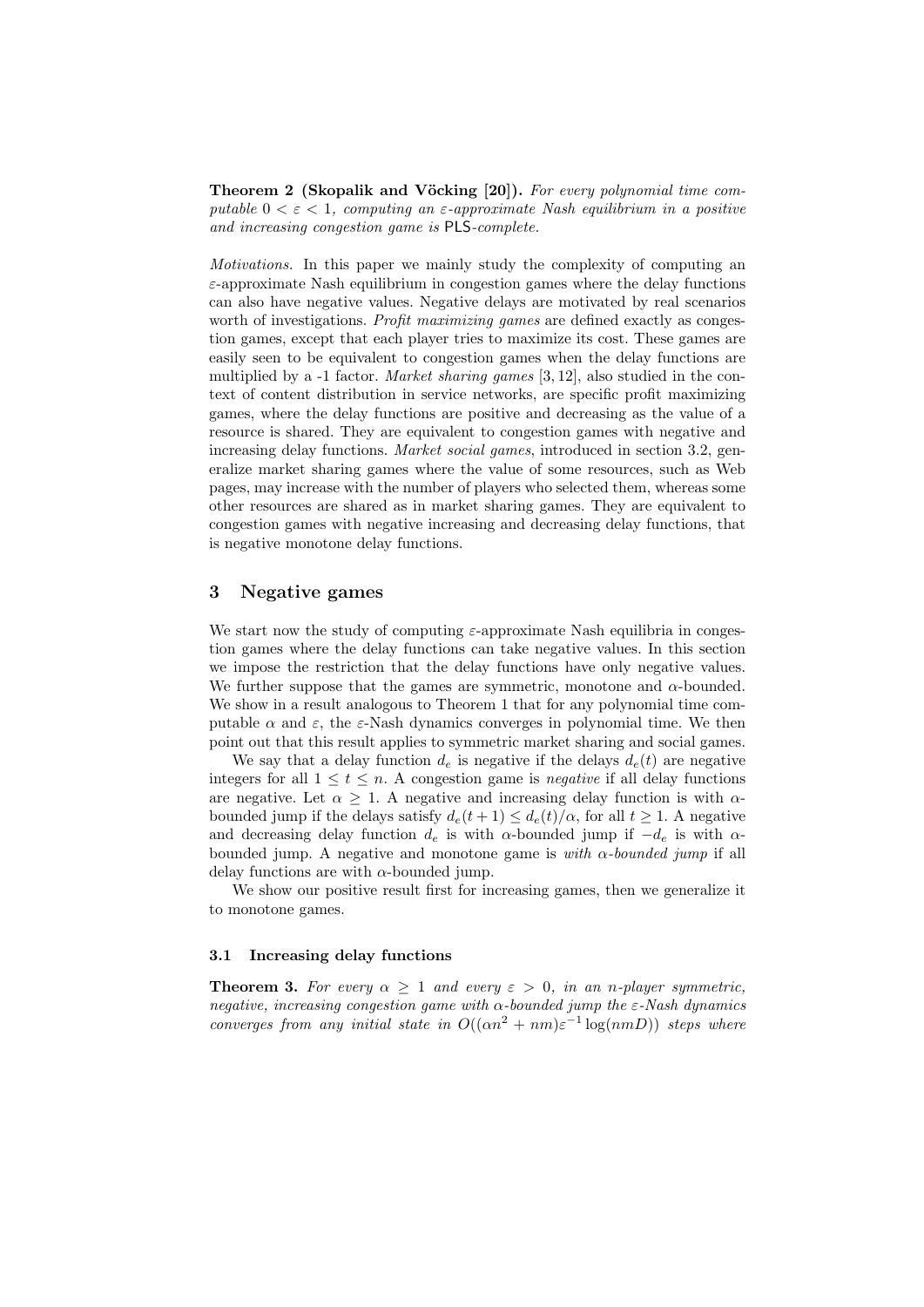$m = |E|$ , and  $D = \max\{-d_e(1) : e \in E\}$  is an upper bound on magnitude of the delay functions.

Proof. We will suppose without loss of generality that every edge appears in some strategy, since otherwise the edge can be discarded from E. We first define a positive potential function which will be appropriate to measure the progress of the  $\varepsilon$ -Nash dynamics. Let  $\psi$  be defined over the states as  $\psi(s)$  =  $-\sum_{e\in E}\sum_{t=f_e(s)+1}^n d_e(t)$ . The function  $\psi$  is clearly positive, and we claim that it is a potential function, that is  $\psi(s) - \psi(s') = c_i(s) - c_i(s')$  if the states s and  $s'$  differ only in their *i*th coordinate. This follows immediately from the fact that for every state s, we have  $\psi(s) = \phi(s) - k$ , where  $\phi(s) = \sum_{e \in E} \sum_{i=1}^{f_e(s)} d_e(t)$  is the Rosenthal potential function, and k is the constant  $\sum_{e \in E} \sum_{t=1}^{n} d_e(t)$ . Observe that  $\psi(s)$  is bounded from above by  $nmD$ , for every state s.

For an arbitrary initial state  $s^{(0)}$ , let  $s^{(k)}$  be the k<sup>th</sup> state of the  $\varepsilon$ -Nash dynamics process. We claim that  $\psi(s^{(k+1)}) \leq \psi(s^{(k)})(1 - \varepsilon/4(\alpha n^2 + nm))$ , for every k, which clearly implies the theorem. Suppose that  $s^{(k)} = s = (s_1, \ldots, s_n)$ is not an  $\varepsilon$ -equilibrium, and let i be the player which can make the largest gain  $\varepsilon$ -move. To prove our claim, we will show that there exists a strategy  $s_i'$  for player *i* such that  $c_i(s) - c_i(s_{-i}, s'_i) \ge \varepsilon \psi(s) / 4(\alpha n^2 + nm)$ , and we observe that an  $\varepsilon$ -move can only be better for player *i* than playing strategy  $s'_i$ .

The first idea is to try to prove, analogously to the case of positive games, that for some player j, the opposite of its cost  $-c<sub>i</sub>(s)$  is a polynomial fraction of  $\psi(s)$ . Unfortunately this is not necessarily true. The sum  $\sum_{j=1}^{n} c_j(s)$  is not necessarily a polynomial fraction of  $\psi(s)$  because edges whose congestion is 0 in s do not contribute to the former, but do contribute the latter. Therefore we introduce the function  $\psi'$  as  $\psi$  restricted to the edges with nontrivial congestion, that is by definition  $\psi'(s) = -\sum_{e \in E|f_e(s) \neq 0} \sum_{t=f_e(s)+1}^{n} d_e(t)$ . The following Lemma shows that some of the  $-c_j(s)$  is at least a polynomial fraction of  $\psi'(s)$ .

**Lemma 1.** There exists a player j such that  $-c_j(s) \ge \psi'(s)/n^2$ .

*Proof.* We claim that  $-n \sum_{j=1}^{n} c_j(s) \geq \psi'(s)$ , from which the statement clearly follows. To prove the claim we proceed by the following series of (in)equalities:

$$
-n\sum_{j=1}^{n}c_{j}(s) = -n \sum_{e \in E|f_{e}(s) \neq 0} f_{e}(s) d_{e}(f_{e}(s)) \geq -n \sum_{e \in E|f_{e}(s) \neq 0} d_{e}(f_{e}(s))
$$
  

$$
\geq -\sum_{e \in E|f_{e}(s) \neq 0} \sum_{t=f_{e}(s)+1}^{n} d_{e}(t) = \psi'(s),
$$

where the second inequality holds because the delay functions are non-decreasing.  $\Box$ 

We fix a value  $j$  which satisfies Lemma 1 for the rest of the proof. To upper bound  $\psi(s)$ , we also have to consider the edges of congestion 0, besides the edges which are accounted for in  $\psi'(s)$ . We have

$$
\psi'(s) - n \sum_{E \in E|f_e(s) = 0} d_e(1) \ge \psi(s),
$$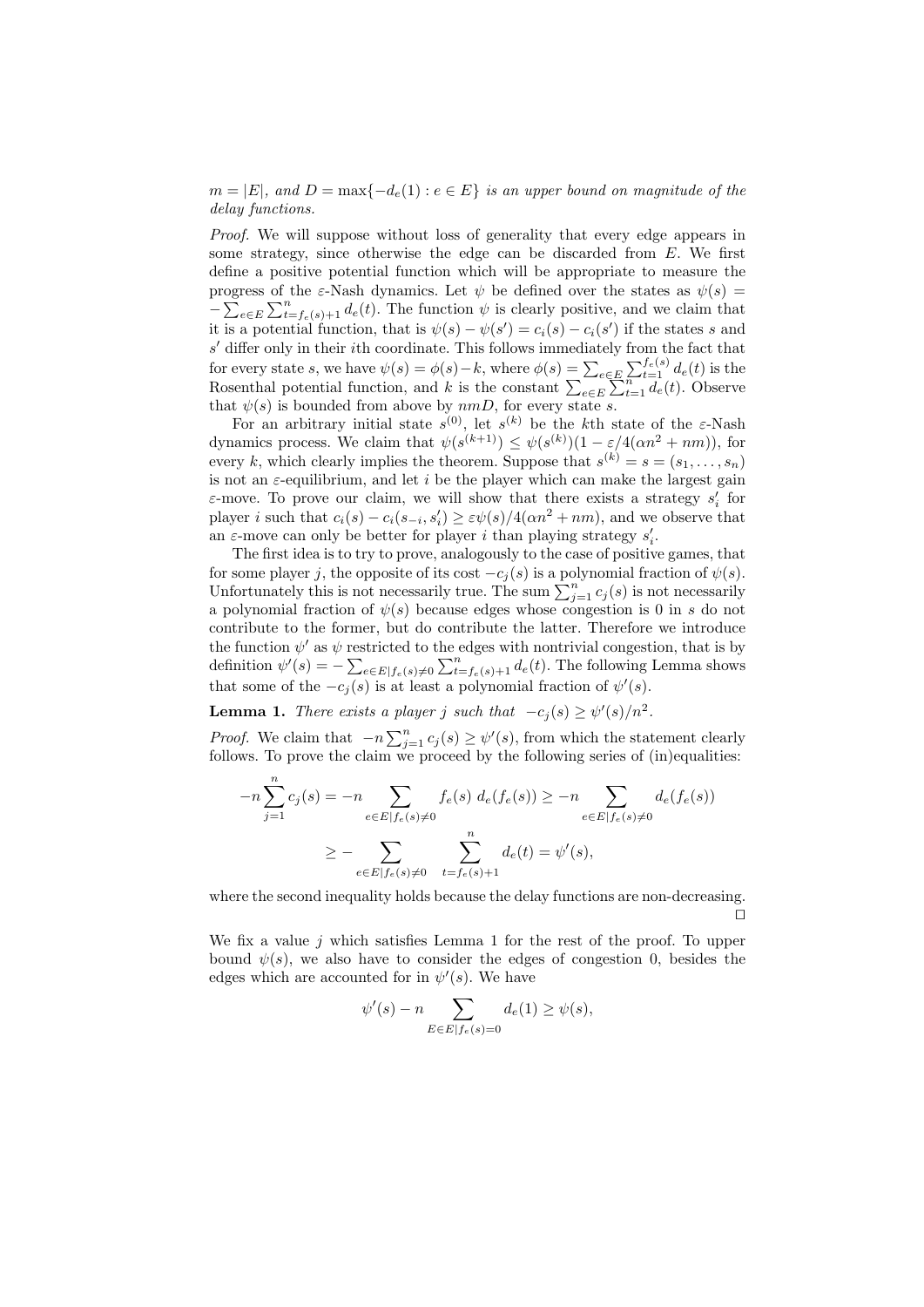again because the delays are non-decreasing. This implies that either  $\psi'(s) \geq$  $\psi(s)/2$  or  $-n\sum_{e\in E|f_e(s)=0}d_e(1) \geq \psi(s)/2$ , and the proof proceeds by distinguishing these two cases.

Case 1:  $\psi'(s) \geq \psi(s)/2$ . We then reason in two sub-cases by comparing the value of  $c_i(s)$  to  $\psi'(s)/2\alpha n^2$ . If  $-c_i(s) \geq \psi'(s)/2\alpha n^2$ , then let  $s'_i$  be the strategy which makes the biggest gain for player  $i$ . Then we have

 $c_i(s) - c_i(s_{-i}, s'_i) \geq -\varepsilon c_i(s) \geq \varepsilon \psi(s) / 4\alpha n^2,$ 

where first inequality holds since the move of player i is an  $\varepsilon$ -move, and the second inequality is true because of the hypotheses. If  $-c_i(s) < \psi'(s)/2\alpha n^2$ , then let  $s_i' = s_j$ , the strategy of player j in state s. Observe that  $s_j$  is an available strategy for player  $i$  since the game is symmetric. Then

 $c_i(s) - c_i(s_{-i}, s'_i) \ge c_i(s) - c_j(s) / \alpha \ge \psi'(s) / \alpha n^2 - \psi'(s) / 2\alpha n^2 \ge \psi(s) / 4\alpha n^2.$ Here the first inequality is true because the game is with  $\alpha$ -bounded jump. The second inequality follows from the hypothesis and because  $-c_j(s) \ge \psi'(s)/n^2$ . Finally, the third inequality holds because  $\psi'(s) \geq \psi(s)/2$ .

Case 2:  $-n\sum_{e\in E|f_e(s)=0}d_e(1) \geq \psi(s)/2$ . Then for some edge with  $f_e(s) = 0$ , we have  $-d_e(1) \geq \psi(\tilde{s})/2nm$ . Let's fix such an edge e. We distinguish two subcases now by comparing the value of  $c_i(s)$  to  $d_e(1)/2$ . If  $c_i(s) \leq d_e(1)/2$  then let  $s'_{i}$  be the strategy which makes the biggest gain for player *i*. Then, similarly to the first sub-case of Case 1, using the hypotheses and that player  $i$ 's move is an  $\varepsilon$ -move, we have

 $c_i(s) - c_i(s_{-i}, s'_i)) \geq -\varepsilon c_i(s) \geq \varepsilon \psi(s) / 4nm.$ 

If  $c_i(s) > d_e(1)/2$  then let  $s'_i$  be some strategy that contains the edge e. There exists such a strategy since useless edges were discarded from E. Then  $f_e(s_{-i}, s'_i)$  = 1 since  $f_e(s) = 0$  and s and  $(s_{-i}, s'_i)$  differ only for the *i*th player. This, in turn, implies that  $c_i(s_{-i}, s'_i) \leq d_e(1)$ , since the delays are negative. Therefore  $c_i(s) - c_i(s_{-i}, s'_i)) \ge c_i(s) - d_e(1) \ge -d_e(1)/2 \ge \psi(s)/4nm,$ 

where the last two inequalities follow from the hypotheses.  $\Box$ 

Market sharing games. In market sharing games  $[3, 12]$  *n* players sell their goods on subsets of m markets  $E = \{e_1, \ldots, e_m\}$ , and they try to maximize their gains. Each market e has a value  $v(e) > 0$ . If t sellers choose a market e, they share its value and each earn  $v(e)/t$ . The gain of player i on a strategy profile  $s = (s_1, ..., s_n)$ , with  $s_i \subseteq E$ , is  $\sum_{e \in s_i} v(e)/f_e(s)$ , where  $f_e(s)$  is the number of sellers on the market e. A symmetric market sharing game with markets strategies  $Z \subseteq 2^E$  is a congestion game  $(n, E, (d_e)_{e \in E}, Z)$  with delay functions  $d_e(t) = -v(e)/t$ , which are increasing, negative and with 2-bounded jump.

**Corollary 1.** In symmetric market sharing games the  $\varepsilon$ -Nash dynamics converges in polynomial time.

#### 3.2 Monotone delay functions

We extend Theorem 3 to monotone congestion games where the resources can be partitioned into two sets:  $E^{\dagger}$  with increasing delay functions and  $E^{\dagger}$  with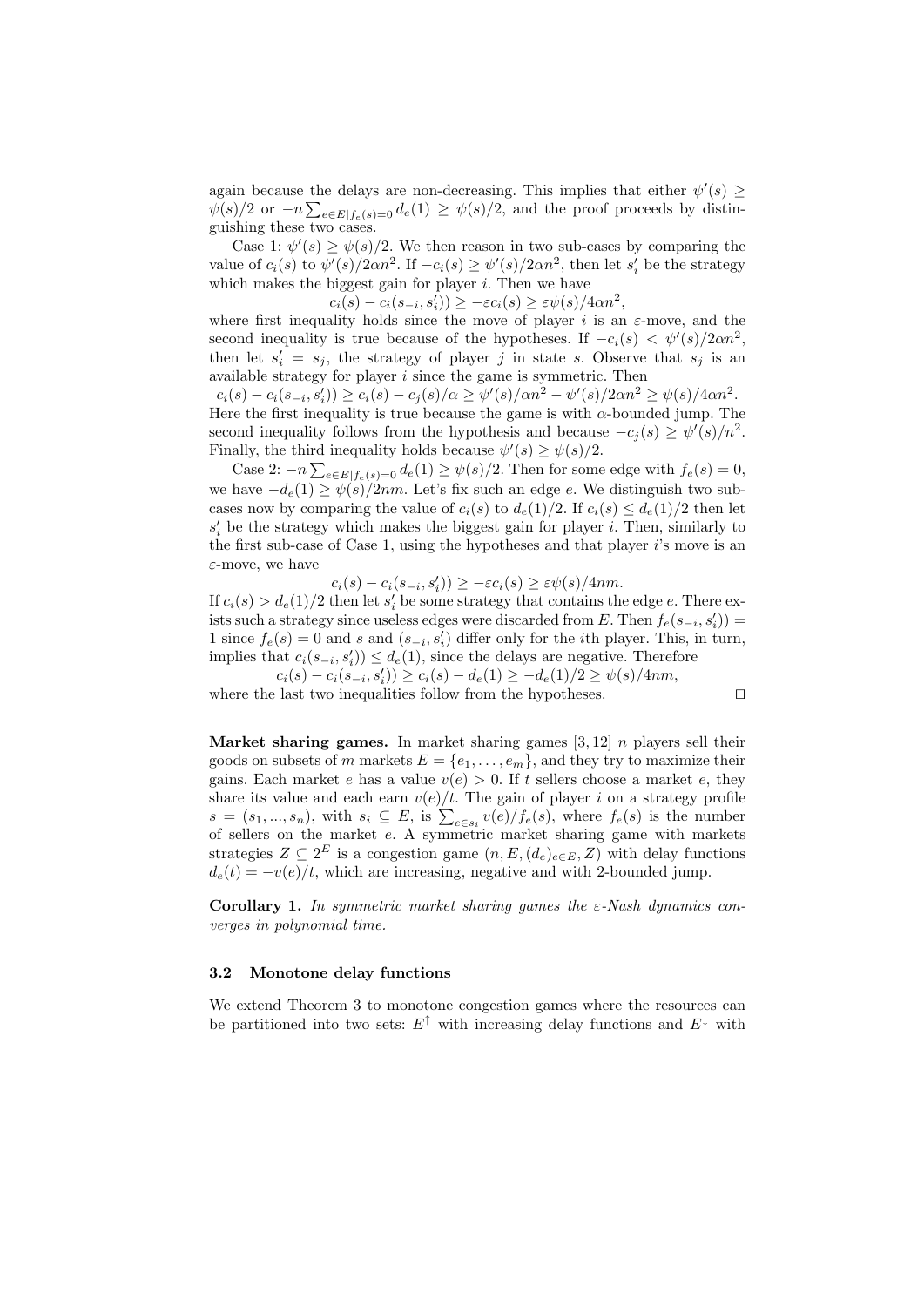decreasing delay functions. Notice that if  $E^{\uparrow}$  is empty, then the task of finding a Nash equilibrium becomes trivial. Indeed, if the strategy  $s^*$  minimizes  $\sum_{e \in s} d_e(n)$  over all available strategies, then the state where all players select s ∗ is an equilibrium.

**Theorem 4.** For every  $\alpha \geq 1$  and every  $\varepsilon > 0$ , in an n-player symmetric, negative, monotone congestion game with  $\alpha$ -bounded jump the  $\varepsilon$ -Nash dynamics converges from any initial state in  $O((\alpha n^2 + nm)\varepsilon^{-1} \log(nm))$  steps where  $m = |E|$ , and  $D = \max\{-d_e(t) : e \in E, t \in [n]\}$  is an upper bound on the magnitude of the delay functions.

The proof is similar to the proof of theorem 3 using the potential function  $\psi(s) = -\sum_{e \in E^{\dagger}} \sum_{t=f_e(s)+1}^{n} d_e(t) + \sum_{e \in E^{\dagger}} \sum_{t=1}^{f_e(s)} d_e(t).$ 

Market social games. Let us call a symmetric market social game a congestion game  $(n, E, (d_e)_{e \in E}, Z)$  where the market E is partitioned into  $E^{\dagger}, E^{\dagger}$ . Each market  $e \in E$  has a value  $v(e) > 0$ . The delay functions are defined as  $d_e(t) =$  $-v(e)/t$  when  $e \in E^{\uparrow}$ , and  $d_e(t) = -t \cdot v(e)$  when  $e \in E^{\downarrow}$ . The delays are clearly negative increasing on  $E^{\dagger}$  and negative decreasing on  $E^{\dagger}$ . They are also with 2-bounded jump. We interpret  $f_e(s)$  as the number of sellers on the market e. These games generalize the market sharing games as some resources are shared between the players, whereas some other resources have a value which increases with the number of players.

Corollary 2. In symmetric market social games the  $\varepsilon$ -Nash dynamics converges in polynomial time.

## 4 Games without sign restriction

In this section we deal with congestion games with no restriction on the sign of the delay functions. Our overall result is that in that case computing an  $\varepsilon$ approximate Nash equilibrium is PLS-hard, even when the remaining restrictions of Chien and Sinclair are kept, that is when the game is symmetric, increasing and with  $\alpha$ -bounded jump, for  $\alpha > 1$ . Observe that the smaller  $\alpha$  the stronger is the hardness result, therefore we deal only with constant  $\alpha$ . Our first step is to observe that a simple consequence of Theorem 2 is that computing an  $\varepsilon$ -approximate Nash equilibrium in positive and increasing games remains PLScomplete even if we additionally suppose that the game is symmetric. Our reductions will use the hardness of this latter problem. The proof of this statement is a PLS-reduction of the search of an  $\varepsilon$ -approximate Nash equilibrium in positive and increasing games to the same problem in symmetric, positive, increasing games. This reduction is basically identical to the analogous reduction for pure Nash equilibria, due to Fabrikant, Papdimitriou and Talwar [10].

**Theorem 5.** For every polynomial time computable  $0 < \varepsilon < 1$ , computing an  $\varepsilon$ -approximate Nash equilibrium in a symmetric, positive, increasing congestion game is PLS-complete.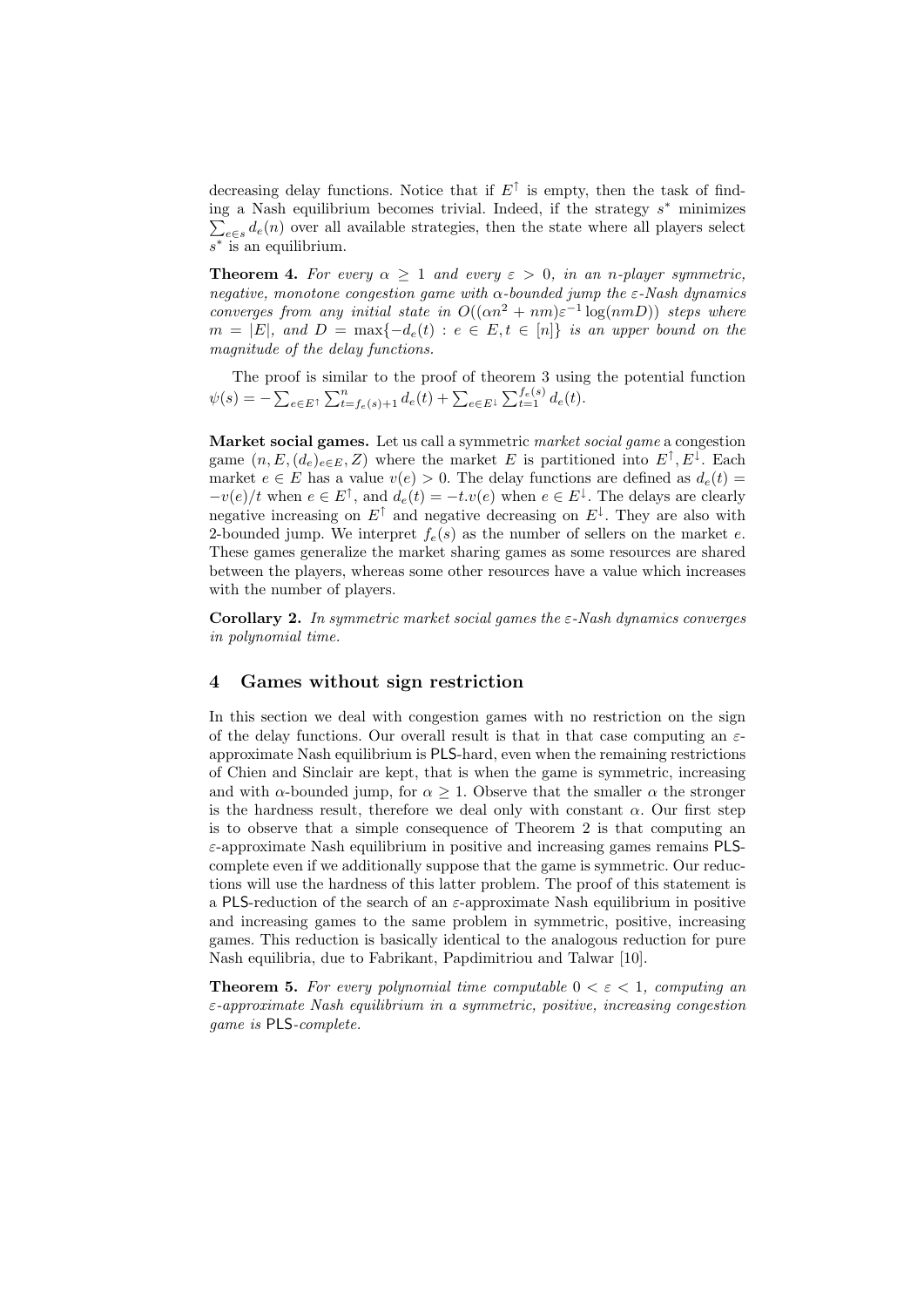We need to discuss now the right notion of  $\alpha$ -bounded jump when the jump occurs from a negative to a positive value in the delay function. One possibility could be to require  $d_e(t+1) \leq -\alpha d_e(t)$  when  $d_e(t) < 0$  and  $d_e(t+1) \geq 0$ , but there are also other plausible definitions. In fact, we will avoid to give a general definition because it turns out that this is not necessary for our hardness results. Indeed, we will be able to establish a hardness result for congestion games where there is no jump at all around 0, that is for delay functions of constant sign (still some of the delay functions can be negative while some others positive). We say that a congestion game is non-alternating, if every delay function is positive or negative. Let  $\alpha > 1$  be a constant. A non-alternating congestion game is with  $\alpha$ -bounded jump if all delay functions are with  $\alpha$ -bounded jump.

What happens when  $\alpha = 1$ ? If the delays are constant functions, a pure Nash equilibrium can be determined trivially. Indeed, the cost functions of the individual players are independent from the strategies of the other players, and therefore any choice of a least expensive strategy, for each player, forms a Nash equilibrium.

Nonetheless, if we authorize a jump around 0, then even if the jump changes only the sign without changing the absolute value (which corresponds intuitively to the case  $\alpha = 1$  in that situation), the game becomes already hard. We say that a delay function  $d_e$  is a *flip function*, if there exists a positive integer c such that for some  $1 \leq k \leq n$ , the function satisfies:

$$
d_e(t) = \begin{cases} -c & \text{if } t < k, \\ c & \text{if } t \ge k. \end{cases}
$$

Flip functions are either constant positive functions, or they are simple step functions, which are constant negative up to some point, where an alternation occurs which keeps the absolute value. After the alternation the function remains constant positive. A congestion game is a  $flip$  game if all delay functions are flip functions. The next two theorems state our hardness results respectively for non-alternating games with  $\alpha$ -bounded jump and for flip games.

**Theorem 6.** For every constant  $\alpha > 1$ , and for every polynomial time computable  $0 < \varepsilon < 1$ , computing an  $\varepsilon$ -approximate Nash equilibrium in n-player symmetric, non-alternating, increasing congestion games with  $\alpha$ -bounded jump is PLS-hard.

*Proof.* As stated in Theorem 5 computing an  $\varepsilon$ -approximate Nash equilibrium in a symmetric, positive, increasing congestion game is PLS-complete [20]. We present a PLS-reduction from this problem to the problem of computing an  $\varepsilon$ approximate Nash equilibrium in a symmetric, non-alternating, positive game with  $\alpha$ -bounded jump.

Let  $G = (n, E, (d_e)_{e \in E}, Z)$  a symmetric, positive, increasing congestion game, and let  $\alpha > 1$  be a constant. In our reduction we map G to the symmetric game  $G' = (n, E', (d_{e'})_{e' \in E'}, Z')$  that we define now. For each  $e \in E$ , we set  $E_e = \{e_1, e_2^+, e_2^-, \ldots, e_n^+, e_n^-\}$ , and for every  $z \subseteq E$ , we define  $z' = \bigcup_{e \in z} E_e$  (and therefore  $E' = \bigcup_{e \in E} E_e$ . The set of available strategies is defined as  $Z' = \{z' :$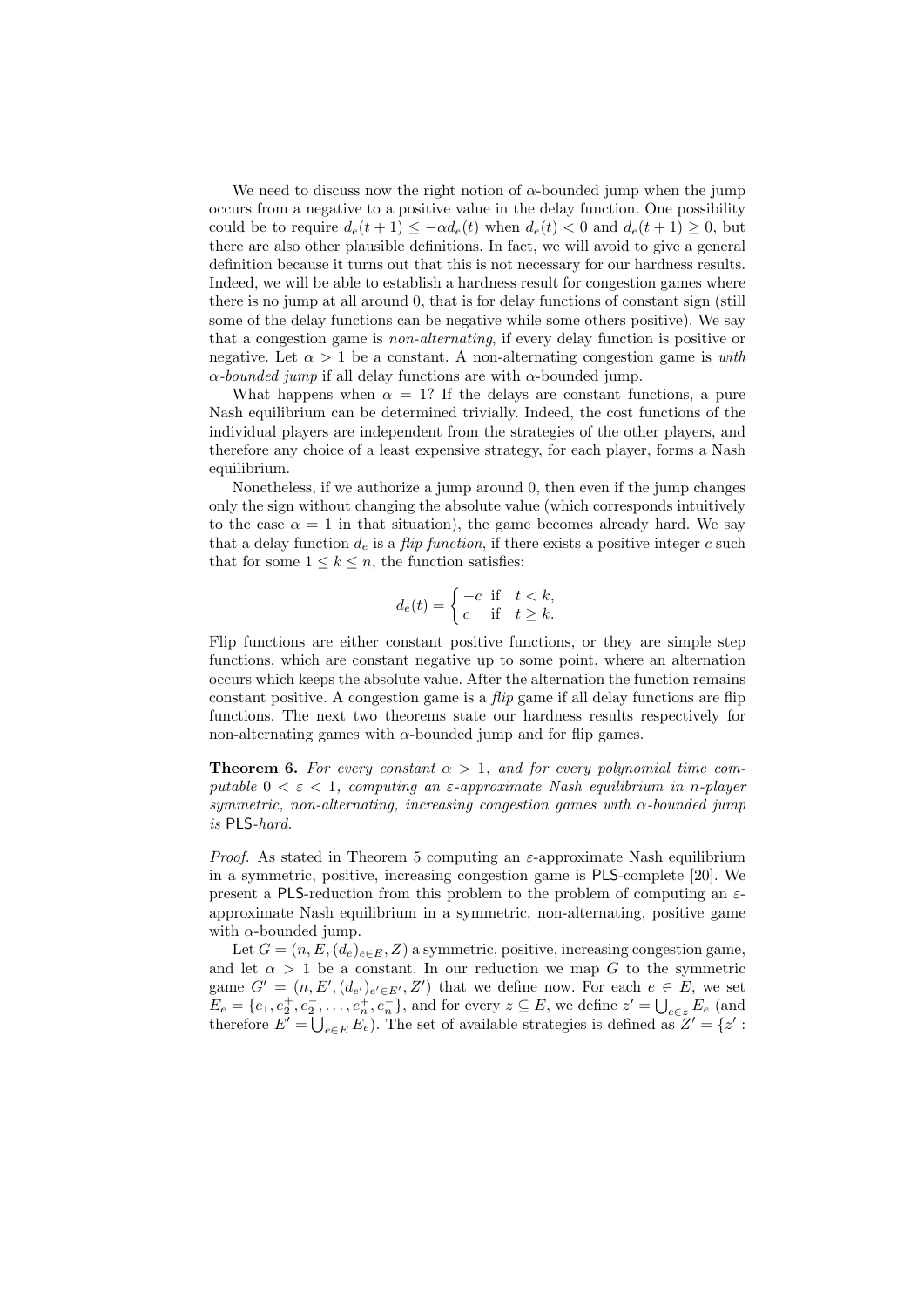$z \in Z$ . Finally the delay functions are defined as follows. The delay  $d_{e_1}$  is simply the constant function  $d_e(1)$ . For  $k \geq 2$ , we set

$$
d_{e_k^+}(t) = \begin{cases} (d_e(k) - d_e(k-1))\frac{\alpha}{\alpha^2 - 1} \text{ if } t < k, \\ (d_e(k) - d_e(k-1))\frac{\alpha^2}{\alpha^2 - 1} \text{ if } t \ge k, \end{cases}
$$

and

$$
d_{e_k^-}(t)=\left\{\begin{matrix} -(d_e(k)-d_e(k-1))\frac{\alpha}{\alpha^2-1}\text{ if } t
$$

The game  $G'$  is clearly non-alternating, increasing and with  $\alpha$ -bounded jump.

Observe that there is a bijection between the states of  $G$  and  $G'$ . Indeed, the states of G' are of the form  $s' = (s'_1, \ldots, s'_n)$ , where  $s = (s_1, \ldots, s_n) \in \mathbb{Z}^n$  is a state of G. For the reduction we will simply show that if  $s'$  is an  $\varepsilon$ -approximate Nash equilibrium in  $G'$  then s is an  $\varepsilon$ -approximate Nash equilibrium in G (our construction satisfies also the reverse implication). In fact, we show a stronger statement about cost functions: for every state  $s$ , and for every player  $i$ , the cost of player i for s in G is the same as the cost of player i for  $s'$  in  $G'$ .

The edges  $e_k^+$  and  $e_k^-$  are such that the sum of their delay functions emulates the jump  $d_e(k) - d_e(k-1)$  when  $t \geq k$ . Therefore the sum of the delays corresponding to edges in  $E_e$  is just  $d_e$  which is expressed in the following lemma.

**Lemma 2.** For every edge  $e \in E$ , and  $1 \le t \le n$ ,  $\sum_{e' \in E_e} d_{e'}(t) = d_e(t)$ .

We now claim the following strong relationship between the cost functions in the two games.

**Lemma 3.** For all state  $s = (s_1, \ldots, s_n)$  in G, and for every player i, we have  $c_i(s') = c_i(s)$ , where  $s' = (s'_1, \ldots, s'_n)$ .

By Lemma 3 we can deduce an  $\varepsilon$ -approximate Nash equilibrium for G, given an  $\varepsilon$ -approximate Nash equilibrium for G'. This concludes the proof.

**Theorem 7.** For every polynomial time computable  $0 < \varepsilon < 1$ , computing an  $\varepsilon$ -approximate Nash equilibrium in n-player symmetric, flip congestion games is PLS-hard.

Proof. The proof is very similar to the proof of the previous theorem. In the reduction the delay functions, for  $2 \leq k \leq n$ , are defined as

$$
d_{e_k^+}(t) = (d_e(k) - d_e(k-1))/2
$$
 for every  $t$ ,

and

$$
d_{e_k^-}(t) = \begin{cases} -(d_e(k) - d_e(k-1))/2 & \text{if } t < k, \\ (d_e(k) - d_e(k-1))/2 & \text{if } t \ge k. \end{cases}
$$

 $\Box$